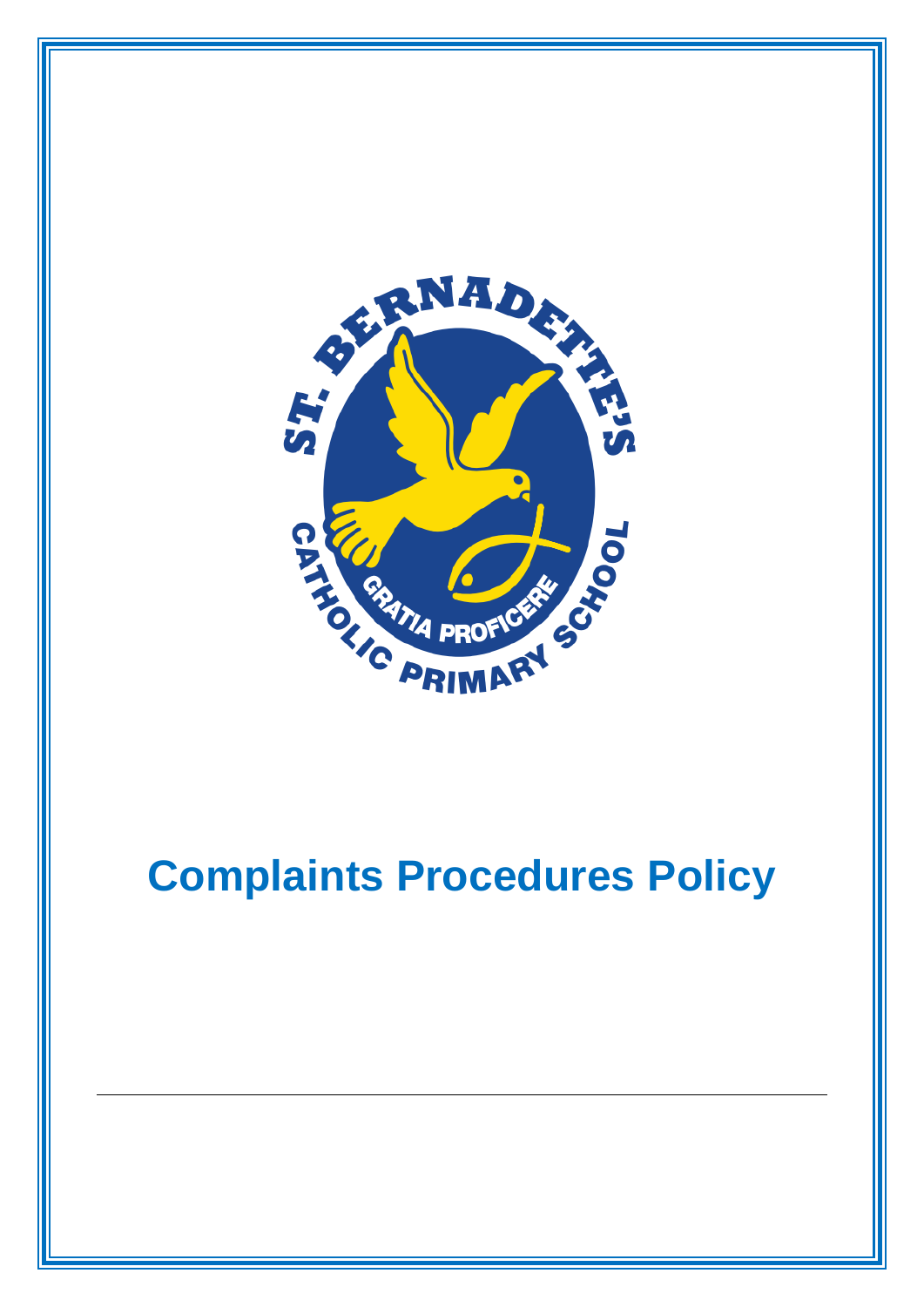# **Contents:**

#### [Statement of intent](#page-21-0)

- 1. [Legal framework](#page-2-0)
- 2. [Definition](#page-3-0)
- 3. [Roles and responsibilities](#page-3-1)
- 4. [Making a complaint](#page-6-0)
- 5. [Complaints procedure](#page-7-0)
- 6. [Interviewing witnesses](#page-10-0)
- 7. [Recording a complaint](#page-10-1)
- 8. [Complaints not covered by this procedure](#page-11-0)
- 9. [Exceptional circumstances](#page-12-0)
- 10. [Serial and persistent complainants](#page-12-1)
- 11. [Barring from the premises](#page-13-0)
- 12. [Standard of fluency complaints](#page-14-0)
- 13. [Role of the school complaints unit](#page-15-0)
- 14. [Reviewing the procedure](#page-15-1)

#### Appendices

- a) [Sample Policy for Unreasonable Complainants](#page-17-0)
- b) [Complaints Procedure Form](#page-19-0)
- c) [Example Letter to Complainant for a Stage Two](#page-20-0) Complaint
- d) [Example Letter for Complaints Against the Headteacher](#page-21-1)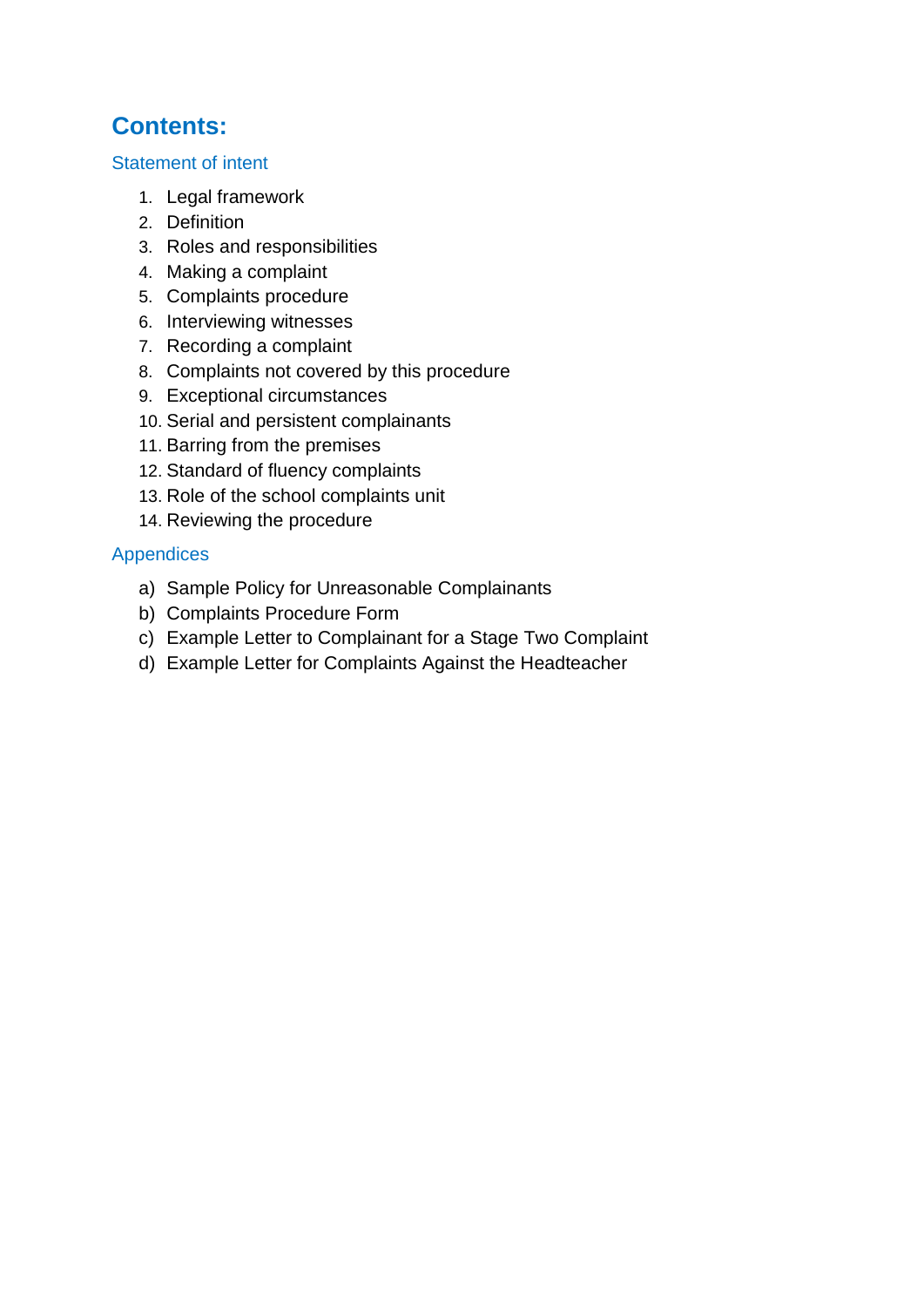## **Statement of intent**

St. Bernadette's School aims to resolve all complaints at the earliest possible stage and is dedicated to continuing to provide the highest quality of education possible throughout the procedure.

The Complaints Procedures Policy has been created to deal with any complaint against a member of staff or the school as a whole, relating to any aspects of the school or the provision of facilities or services.

Any person, including a member of the public, is able to make a complaint about the provision of facilities or services that St. Bernadette's School provides. This policy outlines the procedure that the complainant and school must follow.

Once a complaint has been made, it can be resolved or withdrawn at any stage.

At St. Bernadette's School, the headteacher will be the first point of contact when following the complaints procedure.

<span id="page-2-0"></span>

| Signed by: |                    |       |  |
|------------|--------------------|-------|--|
|            | Headteacher        | Date: |  |
|            | Chair of governors | Date: |  |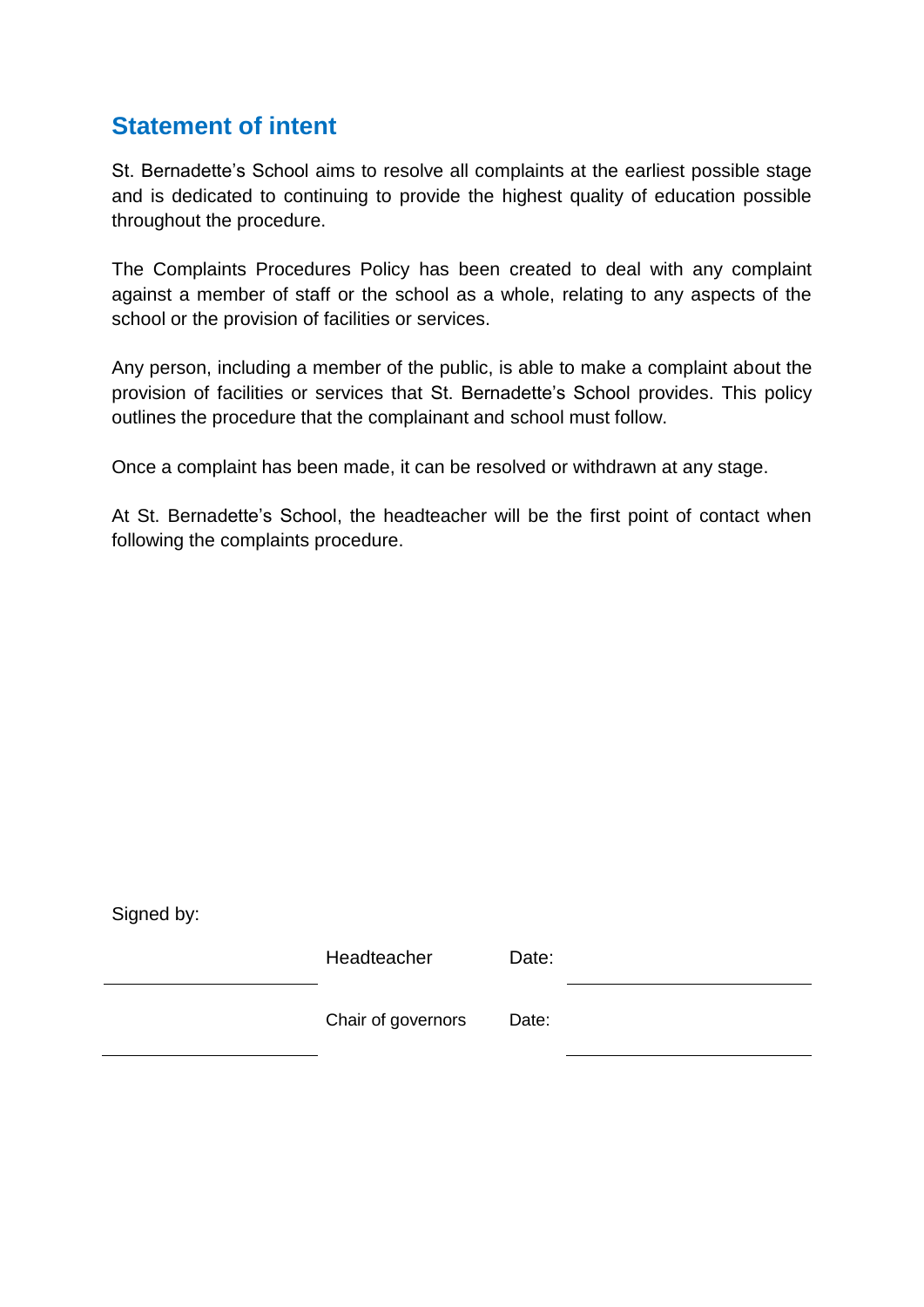# **1. Legal framework**

- 1.1. This policy has due regard to statutory legislation, including, but not limited to, the following:
	- The Education Act 2002
	- The Data Protection Act 1998
	- The Freedom of Information Act 2000
	- The Immigration Act 2016
	- The Equality Act 2010
	- 1.2. This policy also has due regard to guidance including, but not limited to, the following:
		- DfE 'Best Practice Advice for School Complaints Procedures 2016' 2016
		- HM Government 'Code of practice on the English language requirement for public sector workers' 2016

#### <span id="page-3-0"></span>**2. Definition**

- 2.1. For the purpose of this policy, a "complaint" can be defined as 'an expression of dissatisfaction' which can be regarding actions taken or a perceived lack of action.
- 2.2. Complaints can be resolved formally or informally dependent on the complainant's choice.
- 2.3. A concern can be defined as 'an expression of worry or doubt' for which reassurance is sought.
- 2.4. Any complaint or concern will be taken seriously, whether formally or informally, and the appropriate procedures shall be taken.

**NB.** For the purpose of this policy, "concerns" will be classed and addressed as complaints. Any further references to "complaints" will include "concerns".

## <span id="page-3-1"></span>**3. Roles and responsibilities**

- 3.1. The complainant will:
	- Co-operate with the school in seeking a solution to the complaint.
	- Express the complaint and their concerns in full at the earliest possible opportunity.
	- Promptly respond to any requests for information or meetings.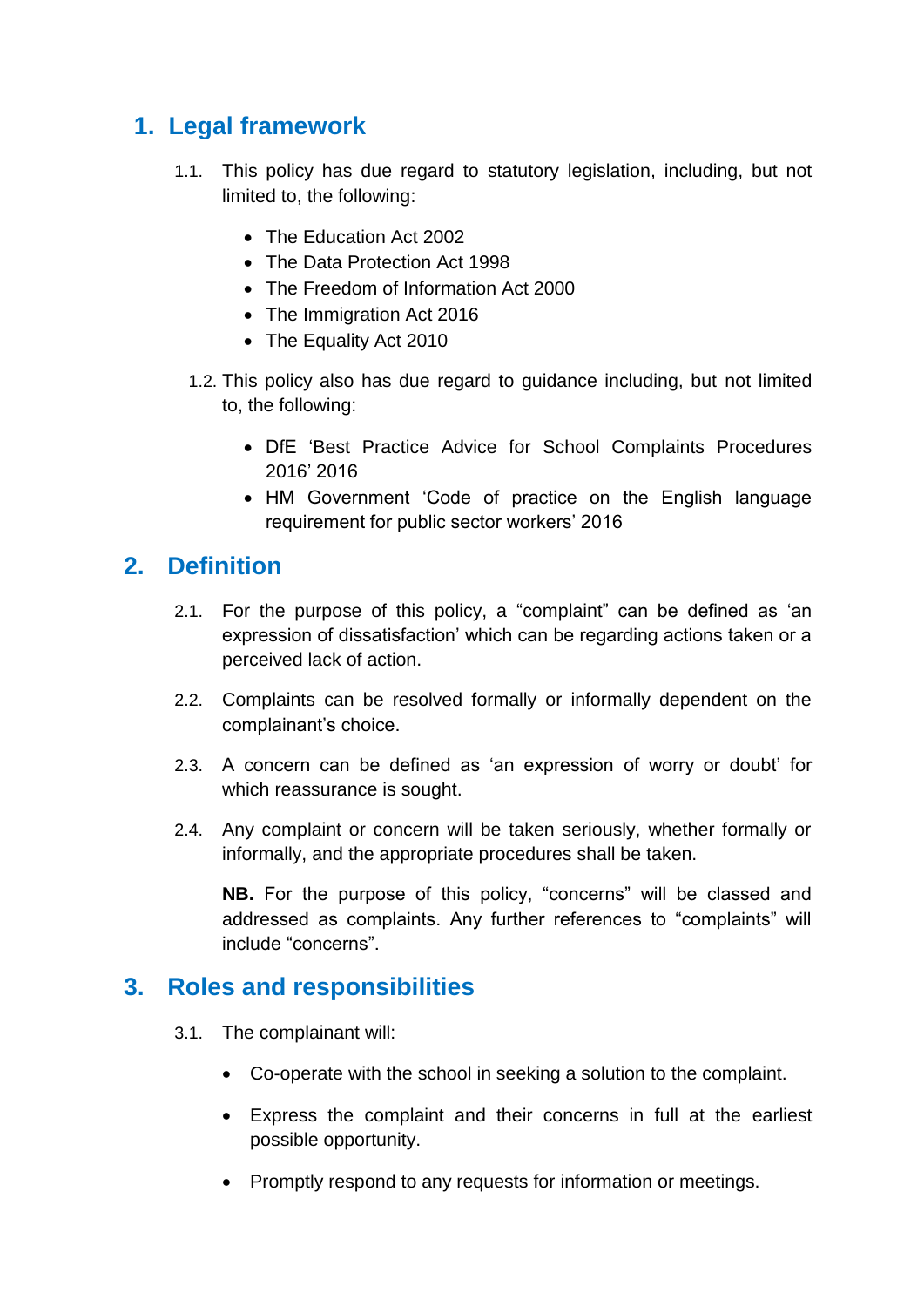- Ask for assistance as needed.
- Treat any person(s) involved in the complaint with respect.
- 3.2. The complaints co-ordinator will:
	- Ensure that all parties involved in the complaint are fully updated throughout each stage of the procedure.
	- Guarantee that all parties involved in the procedure are aware of any relevant legislation, including the Equality Act 2010, Data Protection Act 1998 and Freedom of Information Act 2000.
	- Keep up-to-date records throughout the procedure.
	- Liaise with all parties involved to ensure the complaints procedure runs smoothly, including the headteacher, clerk and chair of governors.
	- Be aware of issues in regards to sharing third party information.
	- Understand the complainant's need for additional support, including interpretation support, and will be aware of any issues concerning this.
- 3.3. The investigator is involved in stages one and two of the procedure. Their role includes:
	- Providing a sensitive and thorough interviewing process of the complainant in order to establish what has happened and who is involved.
	- Considering all records, evidence and relevant information provided.
	- Interviewing all parties that are involved in the complaint, including staff and children.
	- Analysing all information in a comprehensive and fair manner.
	- Liaising with the complainant and complaints co-ordinator to clarify an appropriate resolution to the problem.
	- Identifying and recommending solutions and courses of actions to take.
	- Being mindful of timescales and ensuring all parties involved are aware of these timescales.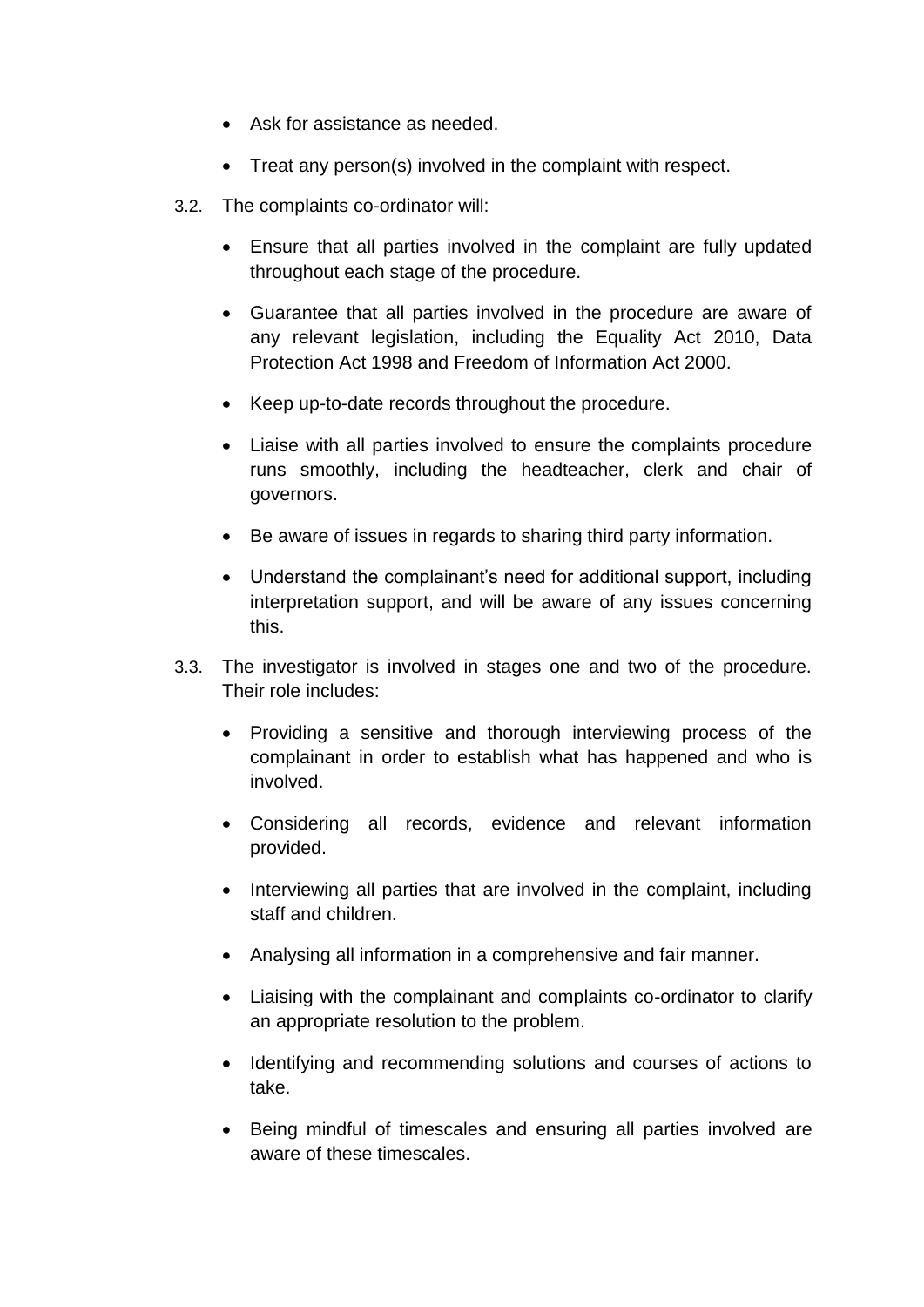- Responding to the complainant in a clear and understandable manner.
- 3.4. The panel chair will:
	- Minute all meetings.
	- Explain the remit of the panel to the complainant.
	- Ensure that all issues are addressed and that outcomes are reached based on facts and evidence.
	- Help to put at ease and console individuals involved who are not used to speaking at such hearings, particularly any children involved.
	- Conduct the hearing in an informal manner, ensuring that everyone is treated with respect and courtesy.
	- Ensure that the room's layout and setting is informal and nonadversarial, yet still sets the appropriate tone.
	- Confirm that no member of the panel has previously been involved in the earlier stages of the procedure or has an external interest in the outcome of the proceedings.
	- Give both the complainant and the school the opportunity to state their case and seek clarity without undue interruption.
	- Provide copies of any written material or evidence to everyone in attendance of the meeting, ensuring that everyone has seen the necessary material.
	- Organise a short adjournment of the hearing if required.
	- Continuously liaise with the clerk and complaints co-ordinator to ensure the procedure runs smoothly.
	- Help to provide the support necessary where the complainant is a child.
- 3.5. All panel members will be aware that:
	- The review panel hearing is independent and impartial.
	- No individual with prior involvement in the complaint, or the circumstances surrounding it, is permitted to sit on the panel.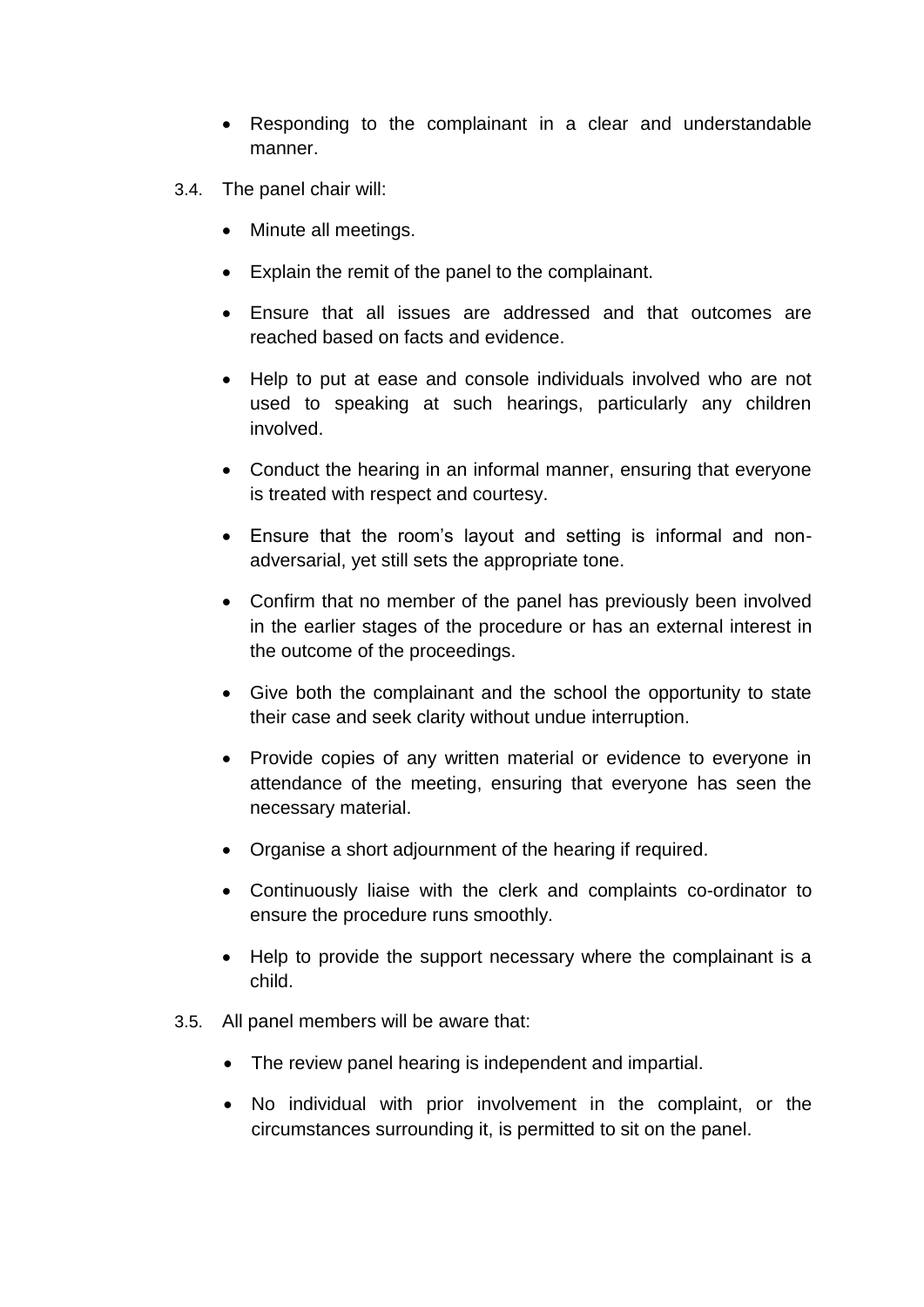- The aim of the panel is to achieve a reasonable resolution and, ultimately, attain reconciliation between the parties involved.
- Reconciliation between the school and complainant is not always achievable, and that it may only be possible to establish facts and make recommendations to reassure the complainant that their case has been taken seriously.
- The panel can:
	- − Dismiss or uphold the complaint, in whole or in part.
	- − Decide on appropriate action to be taken.
	- − Recommend changes that the school can make to prevent reoccurrence of the problem.
- Complainants may feel nervous or inhibited in a formal setting and, therefore, the proceedings should be as welcoming as possible.
- When a child is present at the hearing, extra care needs to be taken to ensure that the child does not feel intimidated, as well as ensuring the child's view is represented equally.
- 3.6. The panel clerk will:
	- Continuously liaise with the complaints co-ordinator.
	- Keep up-to-date records of all proceedings throughout the procedure.
	- Set the date, time and venue of all hearings, ensuring that this is appropriate, convenient and accessible to all parties involved.
	- Collate all written material or evidence involved and send it to the parties involved in timely advance of the hearing.
	- Greet all parties as they arrive at the hearing.
	- Ensure that the minutes of the panel hearing are circulated.
	- Notify the relevant parties of the panel's decision and any other actions to be taken.

#### <span id="page-6-0"></span>**4. Making a complaint**

4.1. St. Bernadette's School will ensure that all aspects of the complaints procedure are: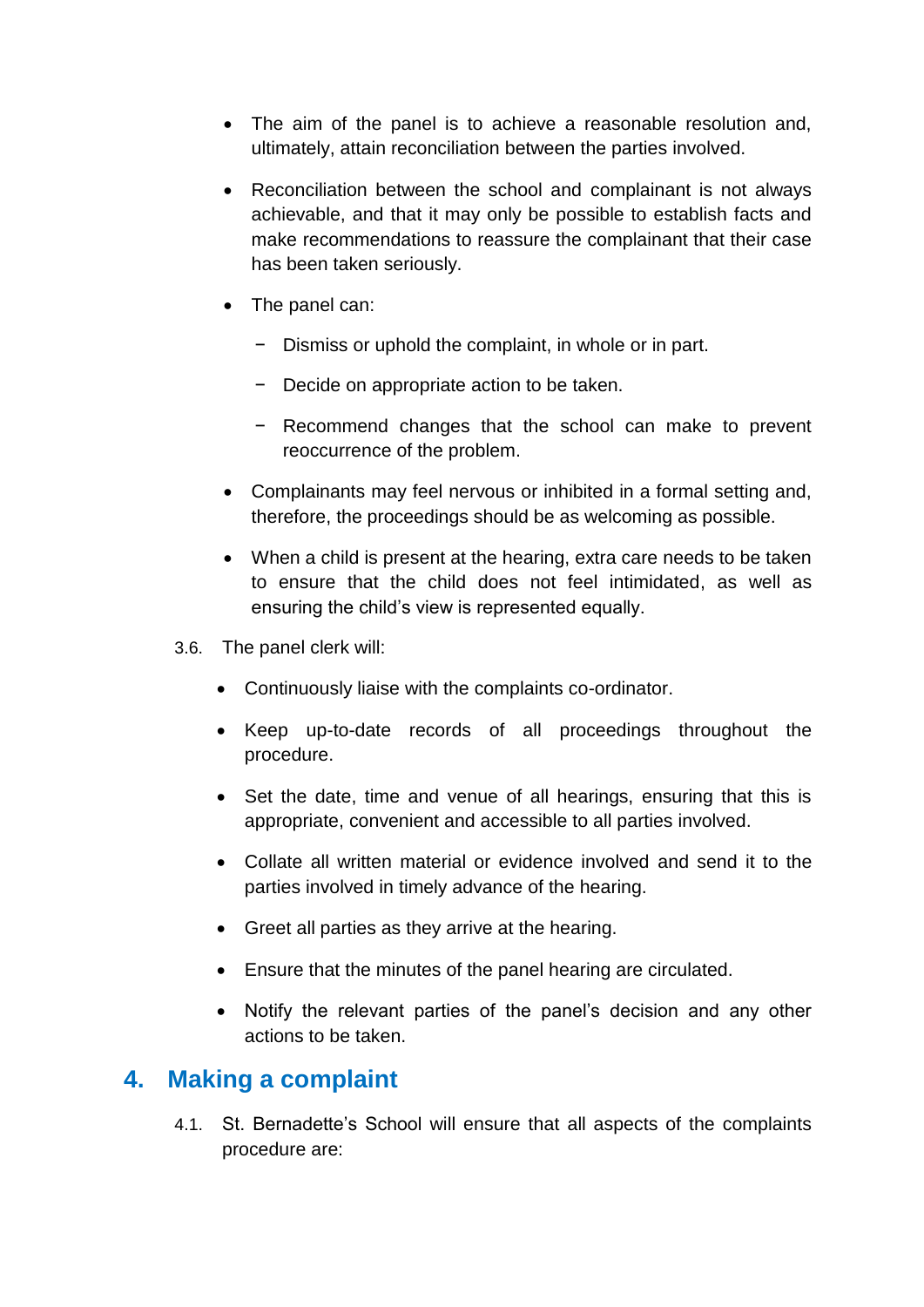- Easily accessible and publicised.
- Simple to understand and put into practice.
- Impartial and fair to all parties involved.
- Respectful of confidentiality duties.
- Continuously under improvement, using information gathered during the procedure to inform the school's senior management team.
- Fairly investigated, by an independent person when necessary.
- Used to address all issues in order to provide appropriate and effective responses where necessary.
- 4.2. Complaints are expected to be made as soon as possible after an incident arises in order to amend the issue in an appropriate timescale.
- 4.3. St. Bernadette's School upholds a three-month time limit in which a complaint can be lodged regarding an incident.
- 4.4. Complaints made outside this time limit will not be automatically refused and exceptions will be considered.
- 4.5. In the case of any timescales changing, all parties involved will be informed of the changes in a timely manner.
- 4.6. Complaints should be made using the appropriate channels of communication, including the use of the [Complaints Procedure Form.](#page-19-0)
	- All complaints shall be considered whether made in person, by telephone, in writing or electronically via email.
- 4.7. A complaint can progress to the next stage of the procedure even if it is not viewed as "justified". All complainants are given the opportunity to fully complete the complaints procedure.
- 4.8. Any complaint made against the headteacher shall be initially dealt with by the chair of governors.
- 4.9. Any complaint made against the chair of governors or any other member of the governing body should be made in writing to the clerk to the governing body.

#### <span id="page-7-0"></span>**5. Complaints procedure**

5.1. **Stage one** – Complaint made to a member of staff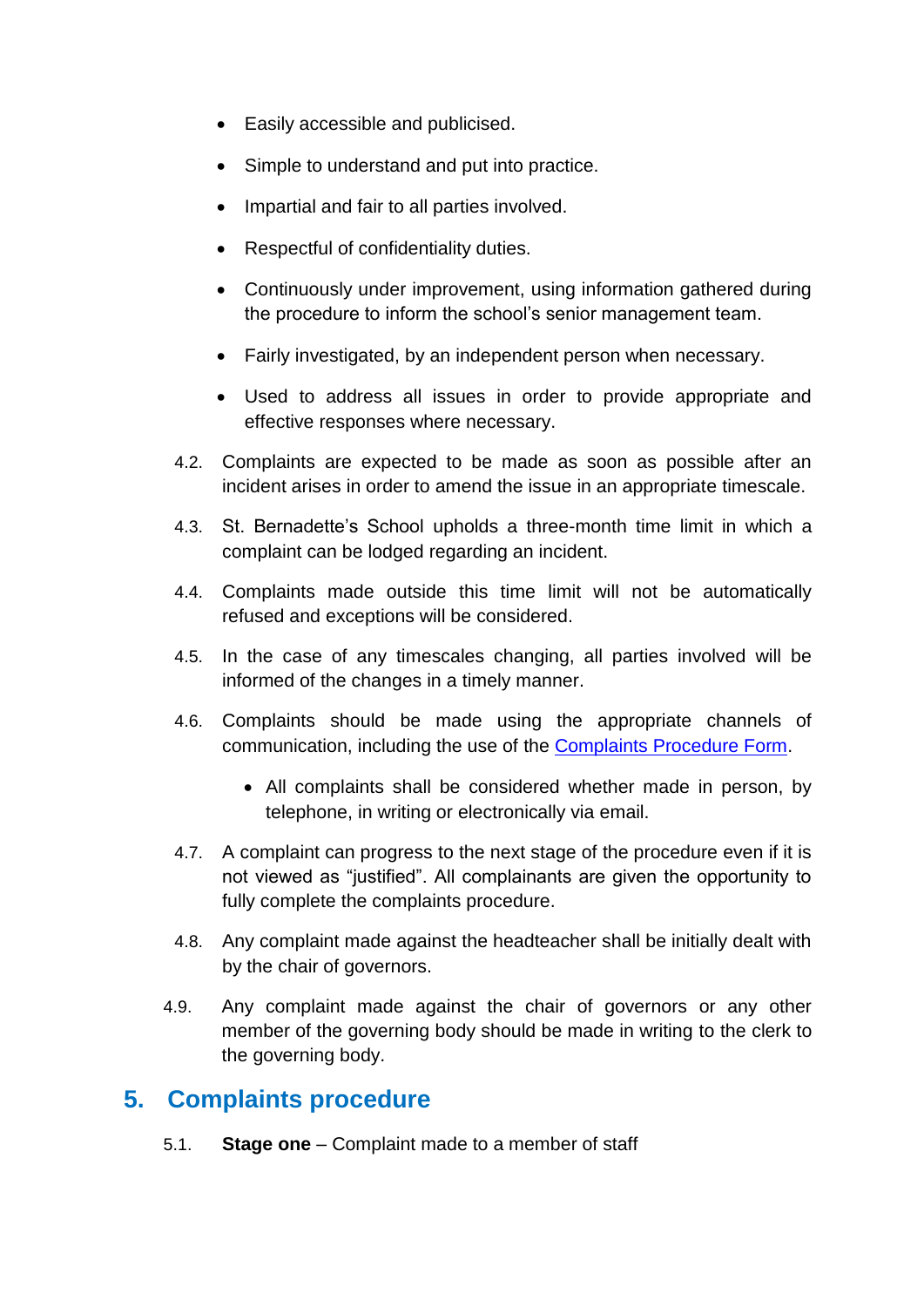- The member of staff can discuss the complaint with the headteacher or complaints co-ordinator in order to seek support.
- If the complaint concerns the headteacher, the complaints coordinator should be informed and will need to handle the complaint. The complainant can then be referred to the chair of the governing body.
- In case a complaint is made initially to a governor, the complainant should be referred to the appropriate person. The governor in question should not act alone on a complaint outside the procedure; if they do, they cannot be involved if the complaint is subject to a hearing at a later stage of the procedure.
- The complainant and the relevant member of staff should discuss the issue in a respectful and informal manner to seek a mutual resolution.
- If an appropriate resolution cannot be sought at this level, or if the complainant is dissatisfied with the outcome following the initial discussions, the complainant may wish to proceed to the next level of the procedure.
- 5.2. **Stage two** Complaint made to the headteacher
	- Stage two of the process will be completed within 15 school days. Where the situation is recognised as complex, and it is deemed to be unable to be resolved within this timescale, the headteacher will contact the complainant to inform them of the revised target date via a written notification.
	- An appointment with the headteacher should be made, as soon as reasonably practical, in order to avoid any possible worsening of the situation.
	- If the complaint is against the headteacher, the complainant will initially need to write, in confidence, to the chair of the governing body. The chair will seek to resolve the issue informally before moving directly to stage three of the procedure.
	- In terms of a complaint being made against a member of staff, the headteacher will discuss the issue with the staff member in question. Where necessary, the headteacher will conduct interviews with any relevant parties, including witnesses and children, and take statements from those involved.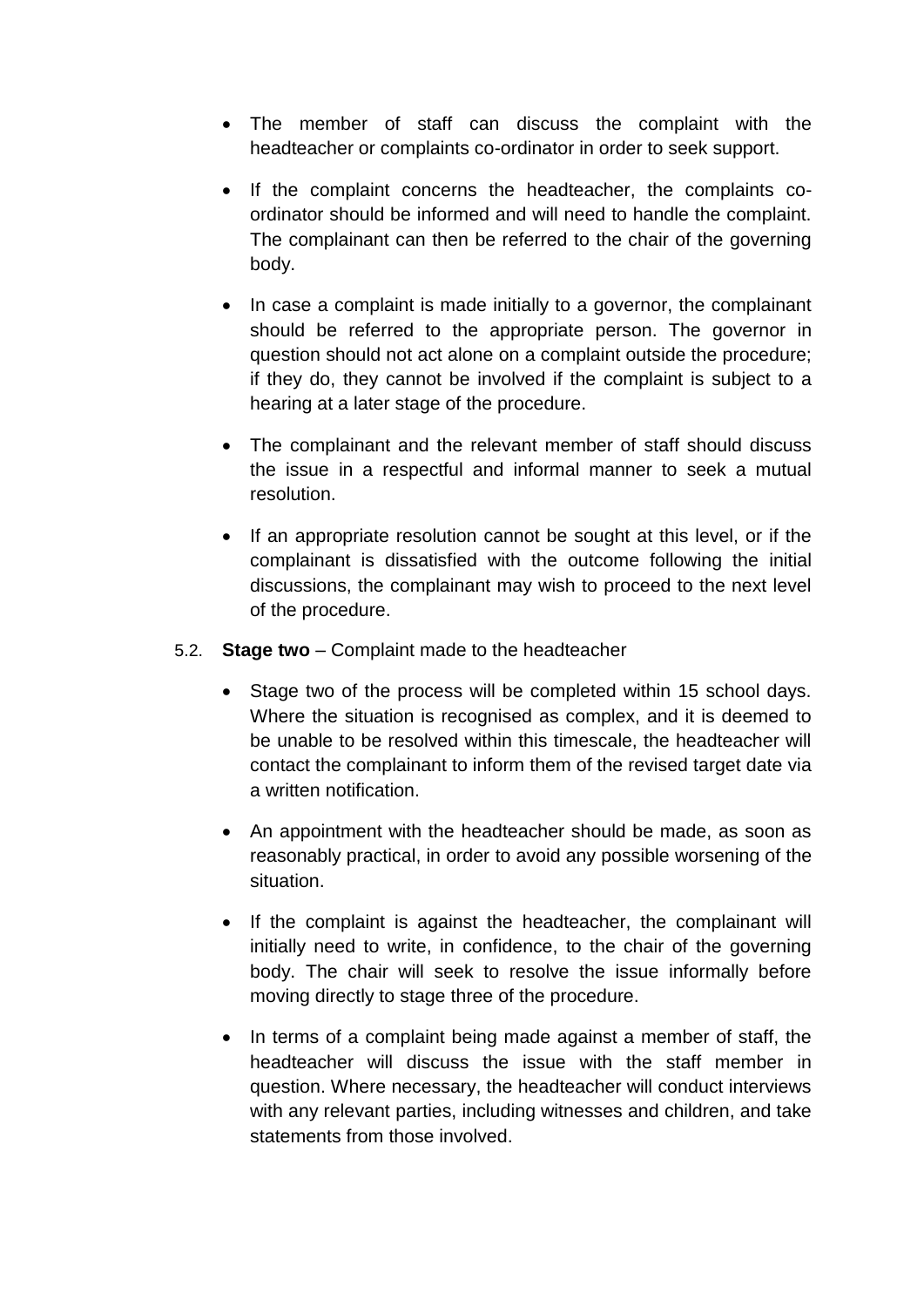- All discussions shall be recorded by the headteacher and findings and resolutions will be communicated to the complainant either verbally or in writing.
- Once all facts are established, the headteacher shall contact the complainant in writing with an explanation of the decision.
- Any further action St. Bernadette's School plans to take to resolve the issue will be explained to the complainant in writing.
- If the complainant is not satisfied with the outcome suggested, the procedure will progress to stage three.
- 5.3. **Stage three** Complaints appeal panel (CAP)
	- Following receipt of a stage two outcome, the complaint should be made in writing to the chair of governors within 10 school days.
	- Written acknowledgement of the complaint will be made within 3 school days. This will inform the complainant that a CAP will hear the complaint within 20 school days.
	- The chair of governors, or other nominated governor, will convene a governing body CAP comprising 3 members of the governing body.
	- If the complainant believes there is likely to be bias in the proceedings, they reserve the right to request an independent panel.
		- St. Bernadette's School will consider the request but ultimately the decision is made by the governing body.
	- 5 days' notice will be given to all parties attending the CAP, including the complainant.
	- Prior to the hearing, the chair of governors will have written to the complainant informing them of how the review will be conducted. The headteacher will also have a copy of this letter.
	- At the hearing, all participants will be given the opportunity to put their case across and discuss any issues.
	- The CAP will consider issues raised in the original complaint and any issues which have been highlighted during the complaints procedure.
	- The meeting should allow for: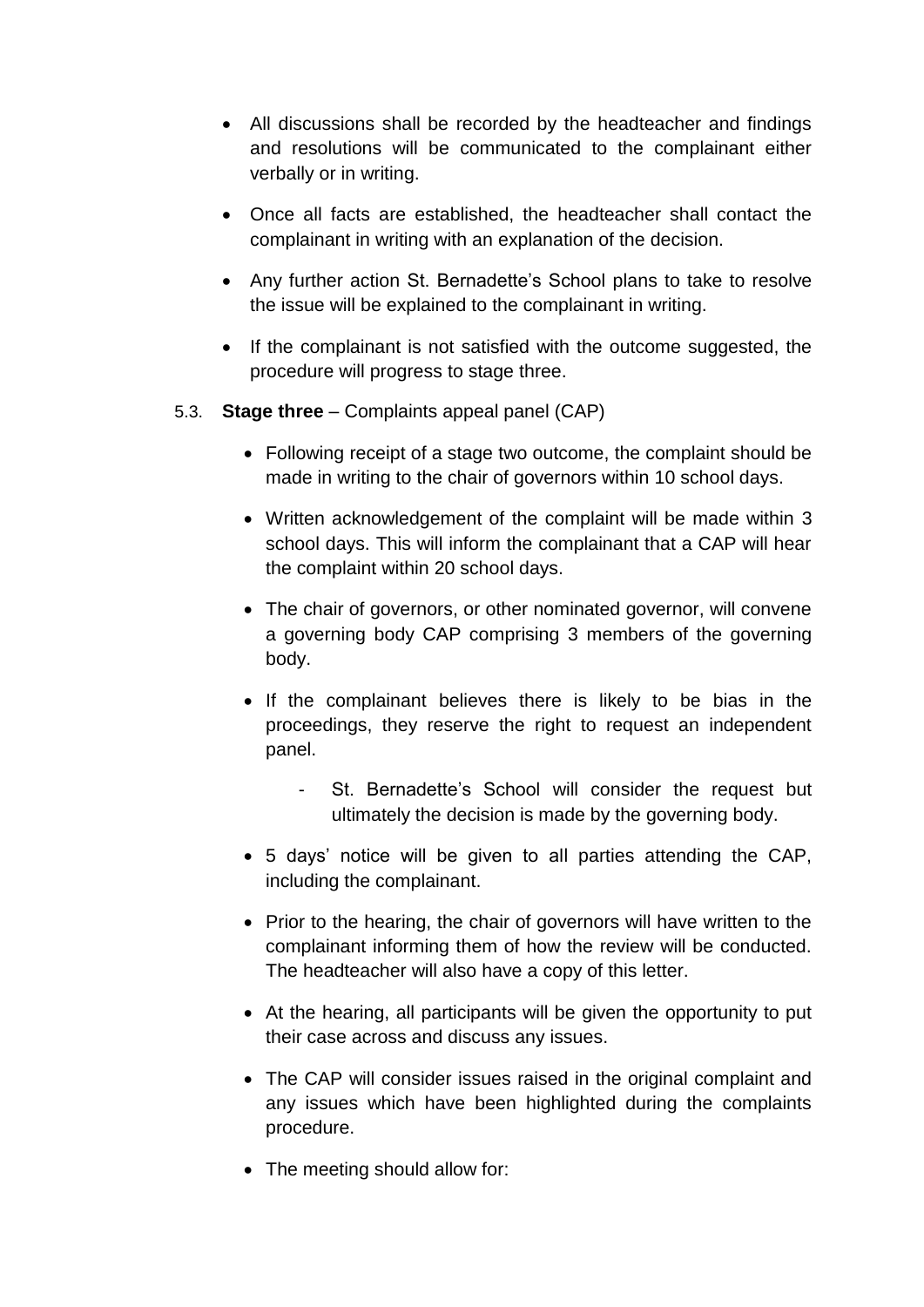- The complainant to explain their complaint and the headteacher to explain the reasons for their decision.
- The complainant to question the headteacher, and vice versa, about the complaint.
- Any evidence, including witnesses who have been prior approved by the chair of the CAP, to be questioned.
- Members of the CAP to question both the complainant and the headteacher.
- Final statements to be made by both parties involved.
- The complainant will receive a written response explaining the final outcome within 15 school days. This letter will also explain whether there are any further rights of appeal and to whom they need to be addressed.

#### <span id="page-10-0"></span>**6. Interviewing witnesses**

- 6.1. When interviewing children in order to gather information regarding a complaint, the interview should be conducted in the presence of another member of staff or, in the case of serious complaints, e.g. where the possibility of criminal investigation exists, in the presence of their parents/carers.
- 6.2. St. Bernadette's School will ensure that the conduction of interviews does not prejudice an LA designated officer's (LADO), or police, investigation.
- 6.3. The school understands the importance of ensuring a friendly and relaxed area which is free from intimidation.
- 6.4. All children interviewed will be made fully aware of what the interview concerns and their right to have someone with them.
- 6.5. Staff are allowed a colleague to support them at their interview. The colleague must not be anyone likely to be interviewed themselves, including their line manager.
- 6.6. The interviewer will not express opinions in words or attitude, so as to not influence the interviewee.
- 6.7. The interviewee will sign a copy of the transcription of the interview.

## <span id="page-10-1"></span>**7. Recording a complaint**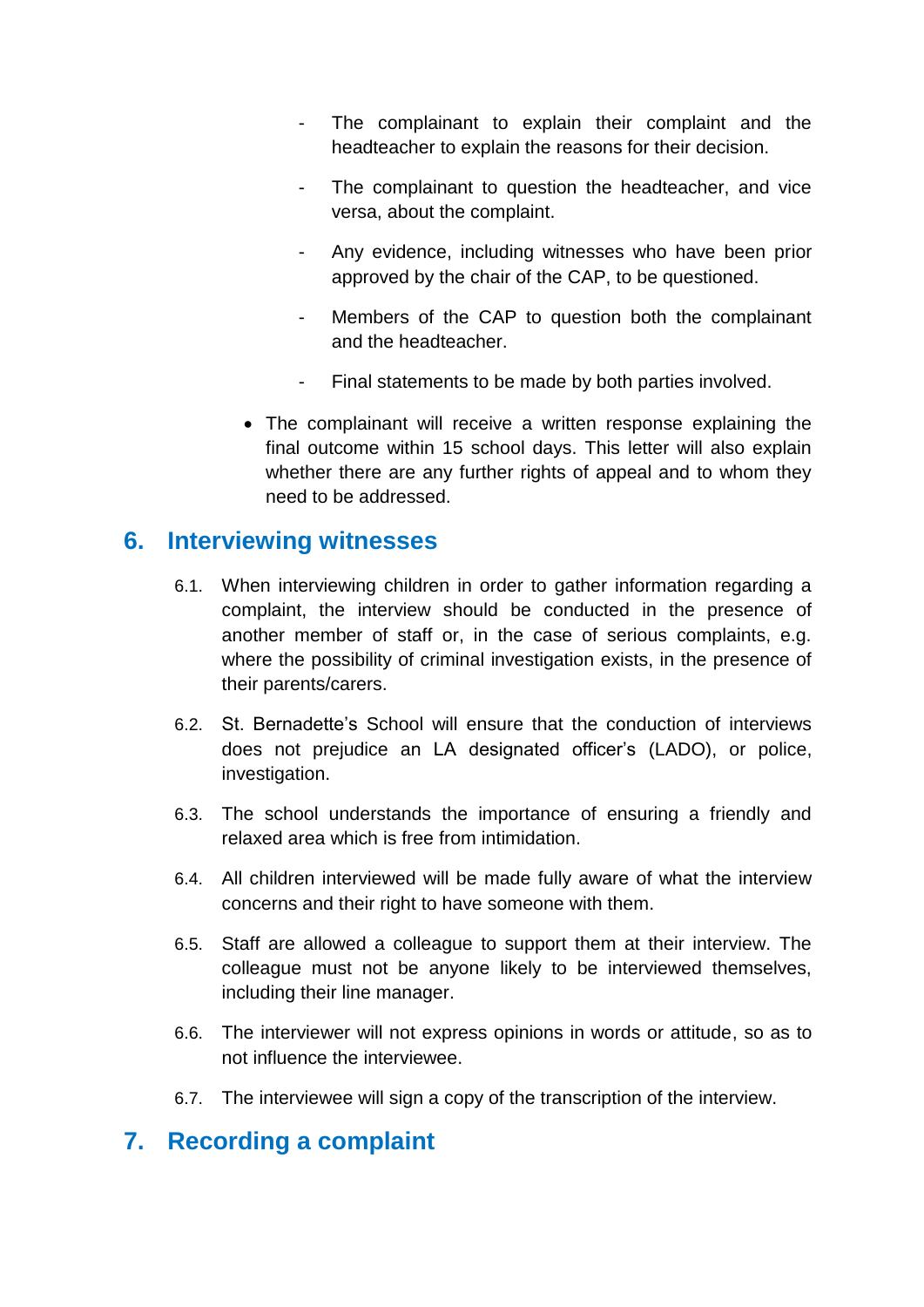- 7.1. A record shall be kept of any complaint made, whether via phone, in person or in writing, detailing the main issues raised, ready to discuss at a later date.
- 7.2. St. Bernadette's School holds the right to use recording devices, where appropriate, to ensure all parties involved are able to review the discussions at a later date.
- 7.3. Where there are communication difficulties or disabilities, the school may provide recording devices to ensure the complainant is able to access and review the discussions at a later point
- 7.4. Details of any complaint made shall not be shared with the entire governing body unless completely necessary, in case an independent panel is needed to hear the complaint.
- 7.5. The progress and the final outcome of a complaint will be recorded and kept up-to-date by the headteacher.
- 7.6. St. Bernadette's School will hold all records of complaints centrally.
- 7.7. Complainants have a right to access copies of these records under the Freedom of Information and Data Protection Acts.

## <span id="page-11-0"></span>**8. Complaints not covered by this procedure**

- 8.1. Complaints regarding the following topics should be directed to the LA:
	- Statutory assessments of Special Educational Needs and **Disabilities**
	- School re-organisation proposals
	- Matters which may require a Child Protection Investigation
	- Admissions to schools
- 8.2. Complaints concerning admissions will be directed to the appropriate admissions authority.
- 8.3. Complaints about children being excluded from the school should be dealt with by following the process explained at: <https://www.gov.uk/school-discipline-exclusions/exclusions>
- 8.4. St. Bernadette's School has an internal whistleblowing procedure for all employees and voluntary staff. Complaints of this nature should not be addressed using this complaints procedure. These concerns can be directed to Ofsted by telephone on: 0300 123 3155 or via email at: [whistleblowing@ofsted.gov.uk](mailto:whistleblowing@ofsted.gov.uk)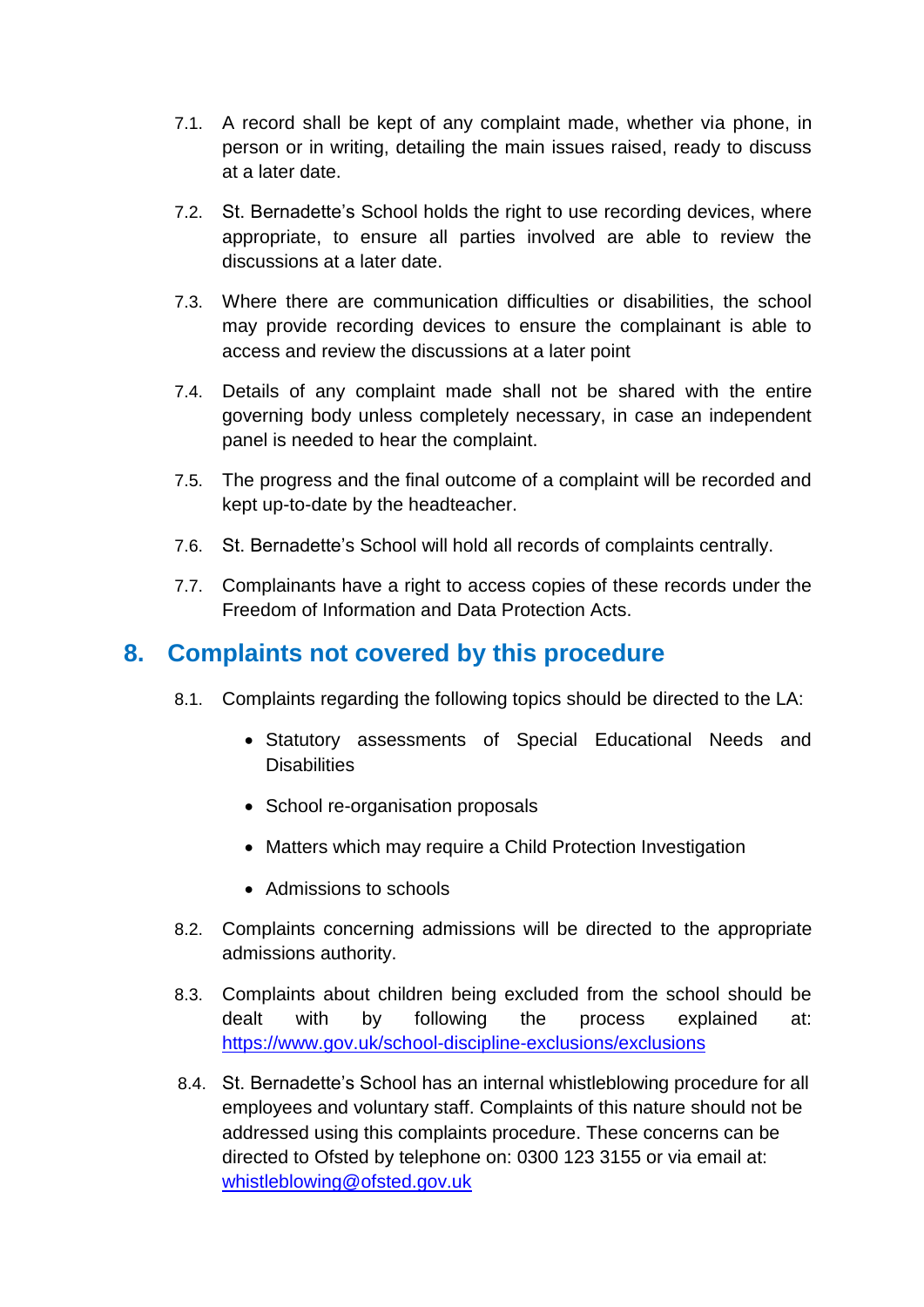- 8.5. Staff grievances and disciplinary procedures will be dealt with using St. Bernadette's School's internal grievance procedure. In these cases, complainants will not be informed of the outcome of any investigations.
- 8.6. This complaints procedure is not to be used when addressing any complaints made about services provided by a third party who may use the school premises or facilities. All complaints concerning this should be directed to the service provider.

#### <span id="page-12-0"></span>**9. Exceptional circumstances**

- 9.1. If the complaint suggests that a child has been at risk of significant harm through violence, emotional abuse, sexual harassment or neglect, it may be referred without further notice to the children's social care and/or to the LA.
- 9.2. If a social services authority decides to investigate a situation, the headteacher or governing body may postpone the complaints procedure.
- 9.3. Where a matter can be resolved through a legal appeal, it will not be considered as a formal complaint. The key areas are: admissions decisions, certain decisions relating to formal assessment of special educational needs, and decisions to permanently exclude a child.

## <span id="page-12-1"></span>**10. Serial and persistent complainants**

- 10.1. The school will act in a manner they believe to be appropriate when dealing with an individual who consistently makes the same complaints or who continuously asks the school to reconsider their position.
- 10.2. If a complainant attempts to re-open an issue which has previously fully completed the complaints procedure, the chair of the governing body will inform the complainant that the matter is now closed.
	- If the complainant contacts the school regarding the same issue again, the complaint may be classed as 'serial' or 'persistent' and the school does not have an obligation to respond.
	- The school must ensure that a complaint is not classed as 'serial' before they have fully completed the complaints procedure.
- 10.3. St. Bernadette's School will not take the decision to stop responding to an individual lightly. The school will ensure that:
	- They have previously taken every reasonable step to address the problem.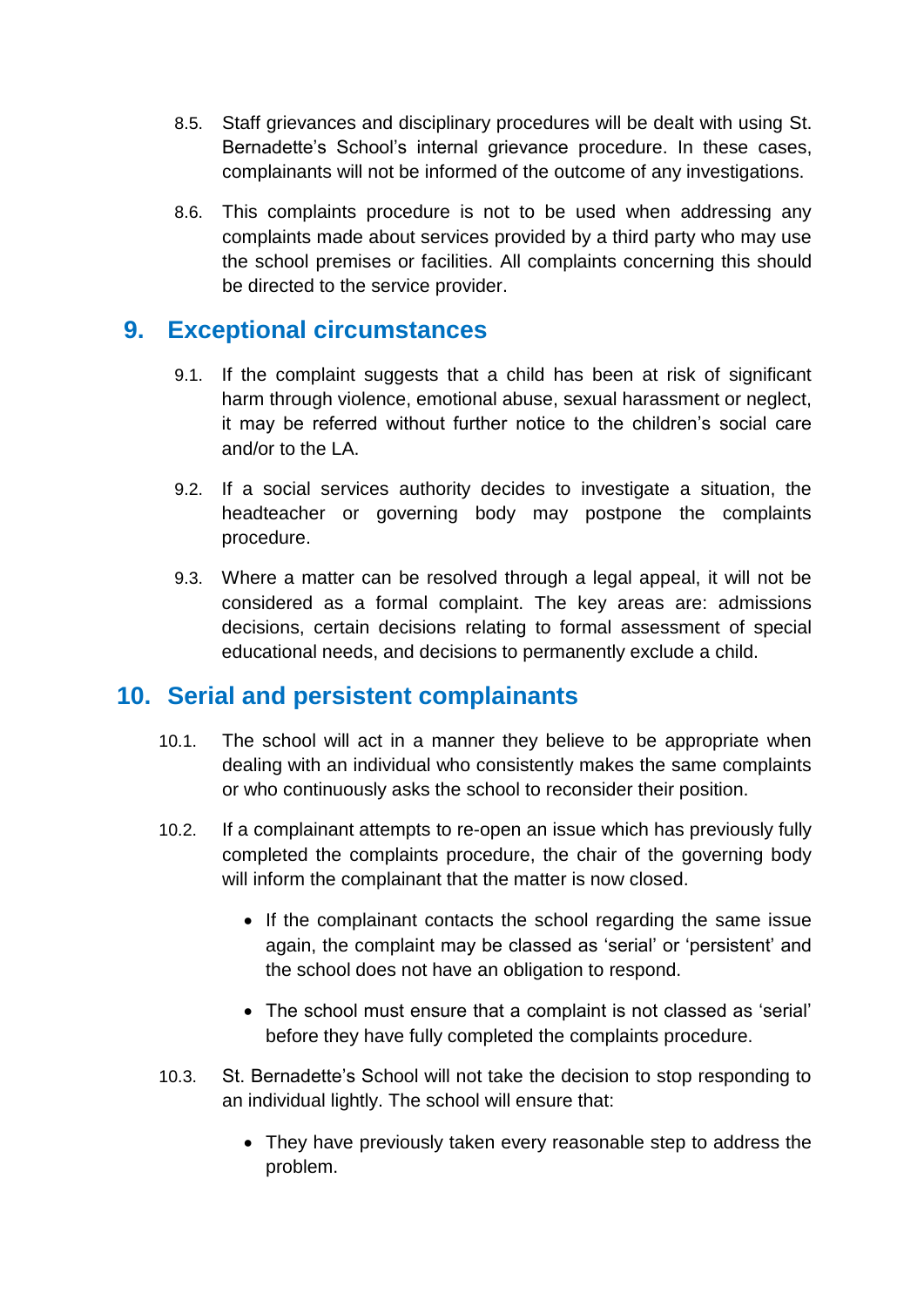- They have provided the complainant with a statement of their position.
- The complainant is contacting the school repeatedly with the same complaint.
- 10.4. If the school believes that the complainant is continuously contacting the school to cause disruption or inconvenience, or if the complainant is being abusive or threatening, the school has the right to not respond to the correspondent.
- 10.5. Once St. Bernadette's School decides to no longer respond to a complainant, the individual will be informed of this decision in writing.
- 10.6. If the school finds it difficult to deal with a complainant due to their unreasonable behaviour, then their complaint can be directed to the LA.
- 10.7. The complainant has the right to a third party representative, such as the Citizens' Advice Bureau, throughout the complaints procedure.
- 10.8. Any new complaint made by a 'serial' complainant will be responded to.
- 10.9. Complainants hold the right to refer their complaint to their local MP. This would not make the individual a 'serial' or 'persistent' complainant.
- 10.10. St. Bernadette's School will not deny any individual access to information that they have a right to under The Education (Pupil Information) (England) Regulations 2005.

#### <span id="page-13-0"></span>**11. Barring from the premises**

- 11.1. School premises are private property and therefore any individual can be barred from entering the premises.
- 11.2. If a parent's/carer's behaviour is cause for concern, a school can ask the individual to leave the premises.
- 11.3. The headteacher or the LA will notify the parties involved via writing, explaining that their implied licence for access to the premises has been temporarily revoked subject to any representations that the individual may wish to make.
- 11.4. The individual involved will be given the opportunity to formally express their views regarding the decision to bar them.
- 11.5. This decision to bar will be reviewed, taking into account any discussions following the incident.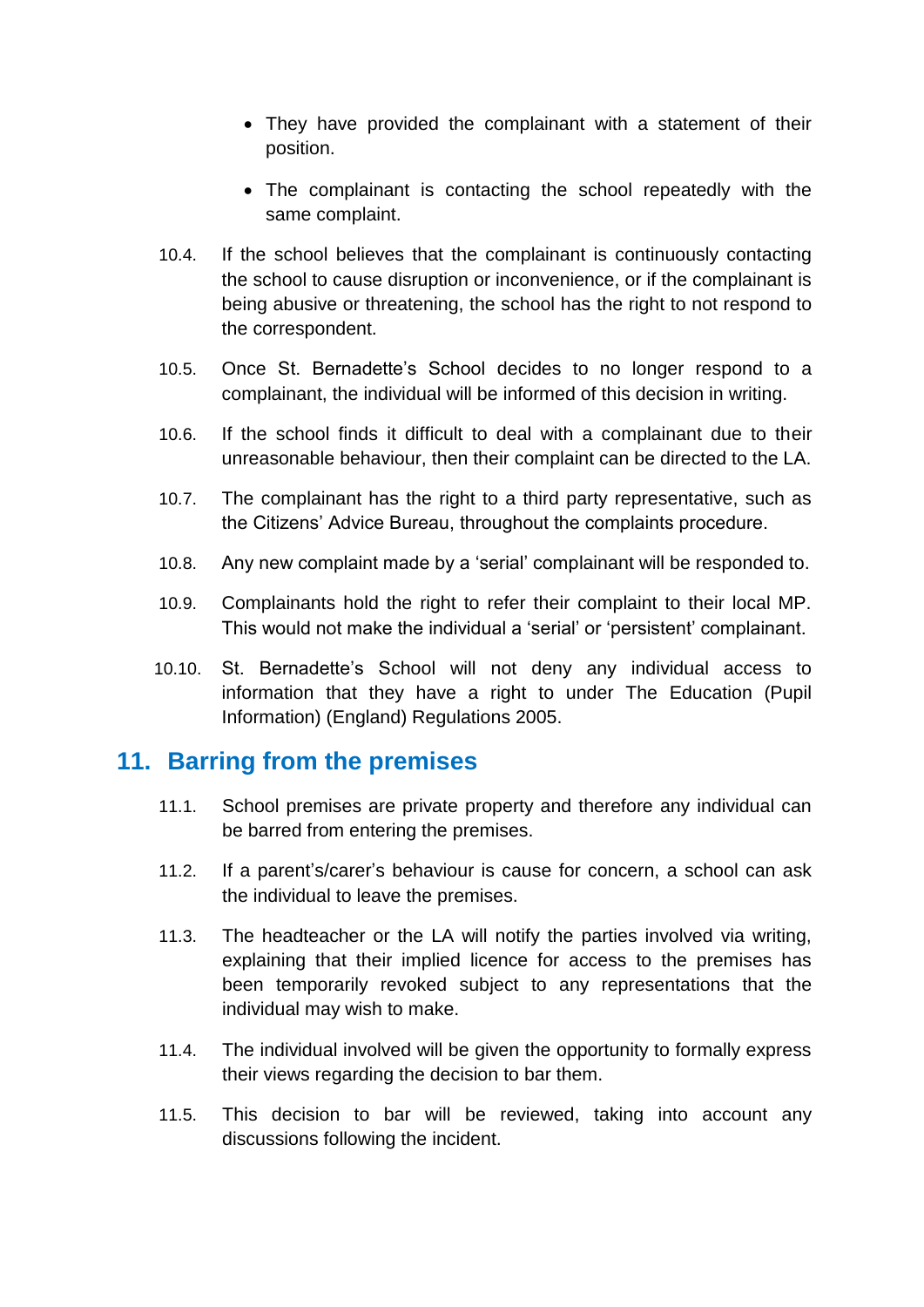- 11.6. If the decision is made to continue the bar, the individual will be contacted in writing, informing them of how long the bar will be in place.
- 11.7. Anyone wishing to make a complaint regarding a barring order can do so in writing, including email, to the headteacher or chair of governors.
- 11.8. Once the school's complaints procedure is completed, the only remaining avenue of appeal is through the Courts.

#### <span id="page-14-0"></span>**12. Standard of fluency complaints**

- 12.1. As members of a public authority, all staff are subject to the fluency duty imposed by the Immigration Act 2016, which requires staff members to have an appropriate level of fluency in English in order to teach pupils.
- 12.2. The school is free to determine the level of spoken communication necessary in order for staff members to develop effective performance, but it will be matched to the demands of the role in question.
- 12.3. The school will be satisfied that an individual has the necessary level of fluency appropriate for the role they will be undertaking, whether this is an existing or potential new member of staff.
- 12.4. If a member of the school community feels that a staff member has insufficient proficiency in spoken English for the performance of their role, they are required to follow the complaints procedure outlined in [section 5](#page-7-0) of this policy.
- 12.5. For the purpose of this policy, a **"legitimate complaint"** is one which is about the standard of spoken English of a member of staff; complaints regarding an individual's accent, dialect, manner or tone of communication are not considered legitimate complaints.
- 12.6. All legitimate complaints regarding the fluency duty will be handled in line with the processes outlined in this policy.
- 12.7. In addition to the processes outlined in this policy, the school will assess the merits of a legitimate complaint against the necessary standard of spoken English fluency required for the role in question.
- 12.8. To assess the merits, the school will undertake an objective assessment against clear criteria set out in the role specification or, against the level of fluency descriptors relevant to the role in question.
- 12.9. If the complaint is upheld, the school will consider what action is necessary to meet the fluency duty; this may include: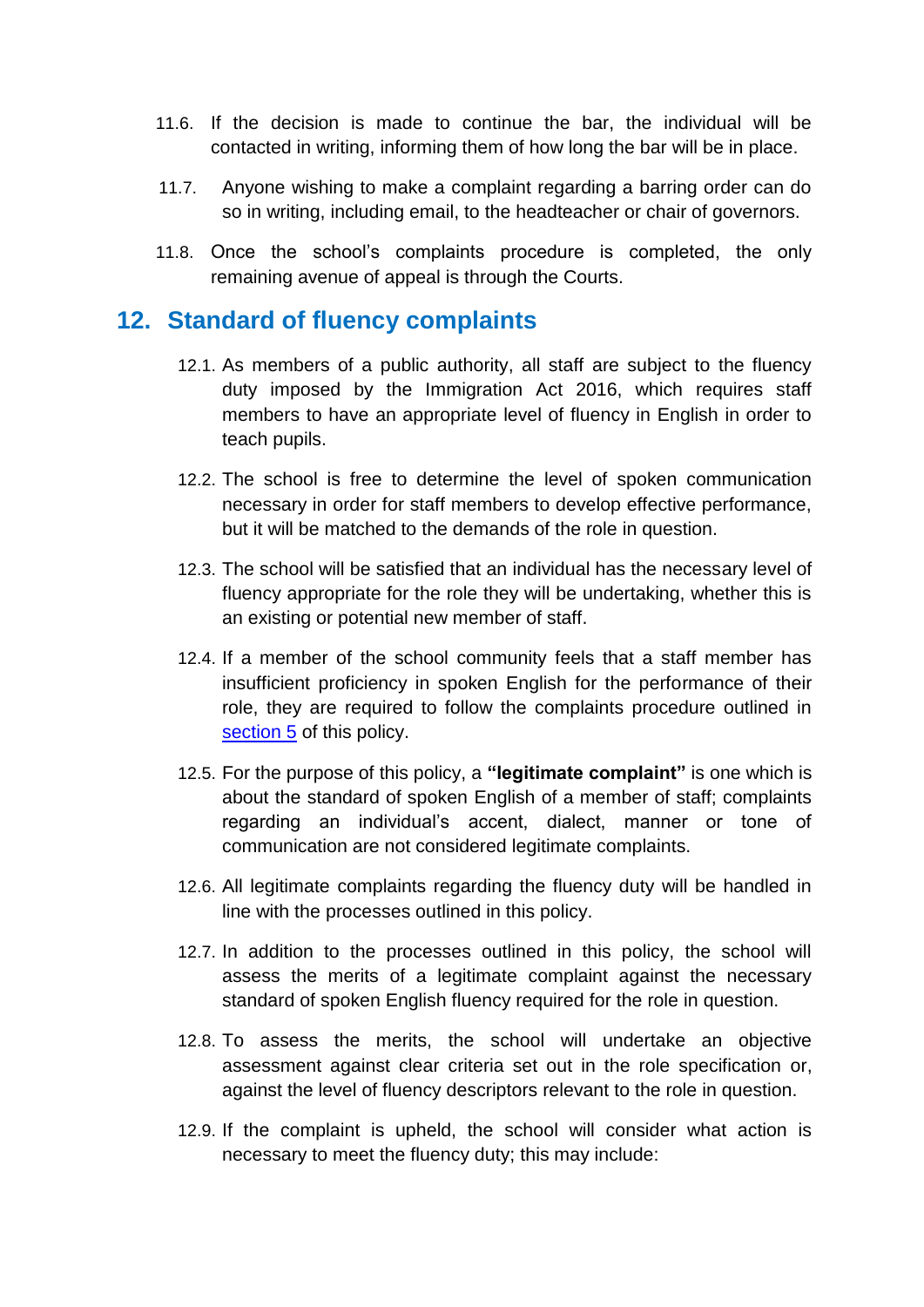- Specific training
- Specific re-training
- Assessment
- Re-deployment
- Dismissal
- 12.10. Appropriate support will be provided to staff to ensure that they are protected from vexatious complains and are not subjected to unnecessary fluency testing.
- 12.11. Records of complaints regarding fluency will be kept in accordance with the processes outlined in [section 7](#page-10-1) of this policy.

## <span id="page-15-0"></span>**13. Role of the school complaints unit (SCU)**

- 13.1. If a complainant remains dissatisfied once the complaint procedure has been completed, they have the right to refer their complaint to the Secretary of State.
- 13.2. The Secretary of State will only intervene when they believe that the governing body has acted unlawfully or unreasonably.
- 13.3. The SCU will not overturn a school's decision about a complaint except in exceptional circumstances, such as the school acting unlawfully.
- 13.4. When making a final decision about a complaint, the school reserves the right to seek advice from the SCU on whether they are acting reasonably and lawfully; however, they will not be able to advise on how to resolve the complaint.

#### <span id="page-15-1"></span>**14. Reviewing the procedure**

- 14.1. The complaints procedure will be reviewed every 2 years, taking into account the latest guidance issued by the DfE.
- 14.2. Responsibility for reviewing the procedure belongs to a committee of the governing body, an individual governor or the headteacher.
- 14.3. All projected review dates will be adhered to.
- 14.4. Information gathered through reviewing the complaints procedure will be used to continuously improve and develop the process.
- 14.5. The monitoring and reviewing of complaints will be used to help evaluate the school's performance.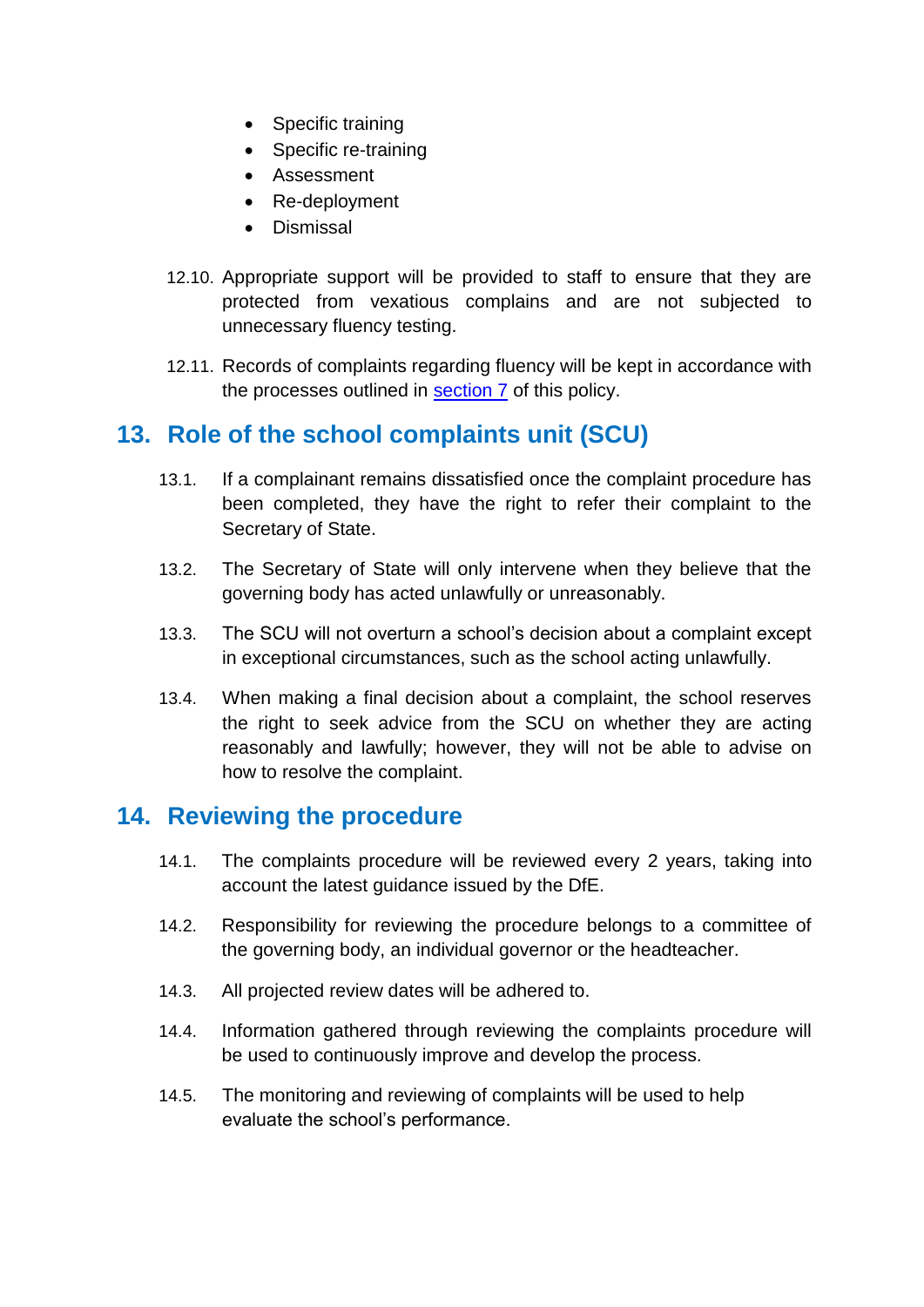#### Ratification

.

This policy was agreed and adopted by our Governing Body.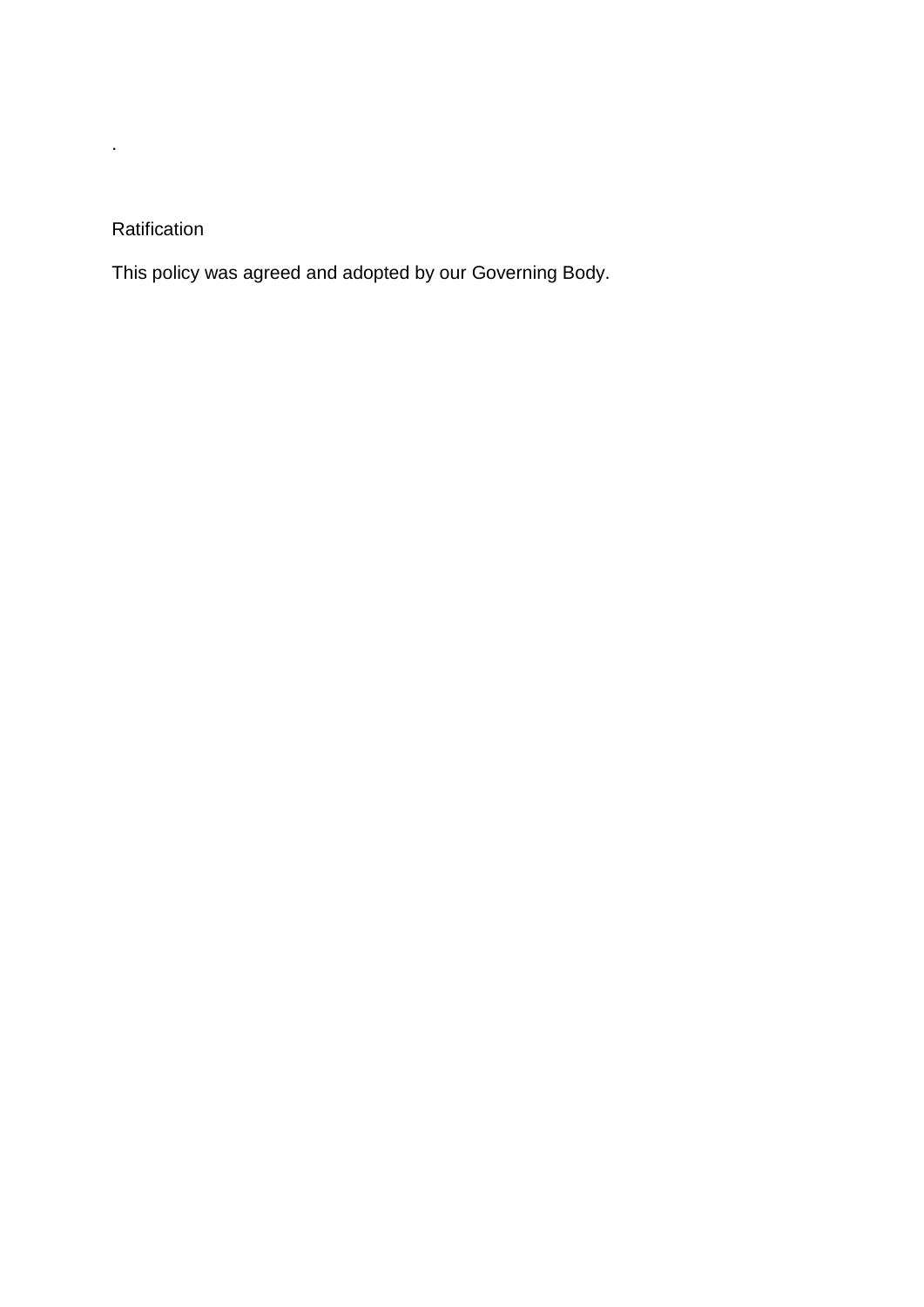# <span id="page-17-0"></span>**Policy for Unreasonable Complainants**

St. Bernadette's School is committed to dealing with all complaints fairly and impartially, and to providing a high quality service to those who complain. We will not normally limit the contact complainants have with the school; however, we do not expect our staff to tolerate unacceptable behaviour and will take action to protect staff from that behaviour, including that which is abusive, offensive or threatening.

St. Bernadette's School defines unreasonable complainants as 'those who, because of the frequency or nature of their contacts with the school, hinder our consideration of their or other people's complaints'.

A complaint may be regarded as unreasonable when the person making the complaint:

- Refuses to articulate their complaint or specify the grounds of a complaint or the outcomes sought by raising the complaint, despite offers of assistance.
- Refuses to co-operate with the complaints investigation process while still wishing their complaint to be resolved.
- Refuses to accept that certain issues are not within the scope of a complaints procedure.
- Insists on the complaint being dealt with in ways which are incompatible with the adopted complaints procedure or with good practice.
- Introduces trivial or irrelevant information which the complainant expects to be taken into account and commented on, or raises large numbers of detailed but unimportant questions, and insists they are fully answered, often immediately and to their own timescales.
- Makes unjustified complaints about staff who are trying to deal with the issues, and seeks to have them replaced.
- Changes the basis of the complaint as the investigation proceeds.
- Repeatedly makes the same complaint (despite previous investigations or responses concluding that the complaint is groundless or has been addressed).
- Refuses to accept the findings of the investigation into that complaint where the school's complaints procedure has been fully and properly implemented and completed including referral to the DfE.
- Seeks an unrealistic outcome.
- Makes excessive demands on school time by frequent, lengthy, complicated and stressful contact with staff regarding the complaint in person, in writing, by email and by telephone while the complaint is being dealt with.

A complaint may also be considered unreasonable if the person making the complaint does so either face-to-face, by telephone or in writing or electronically:

• Maliciously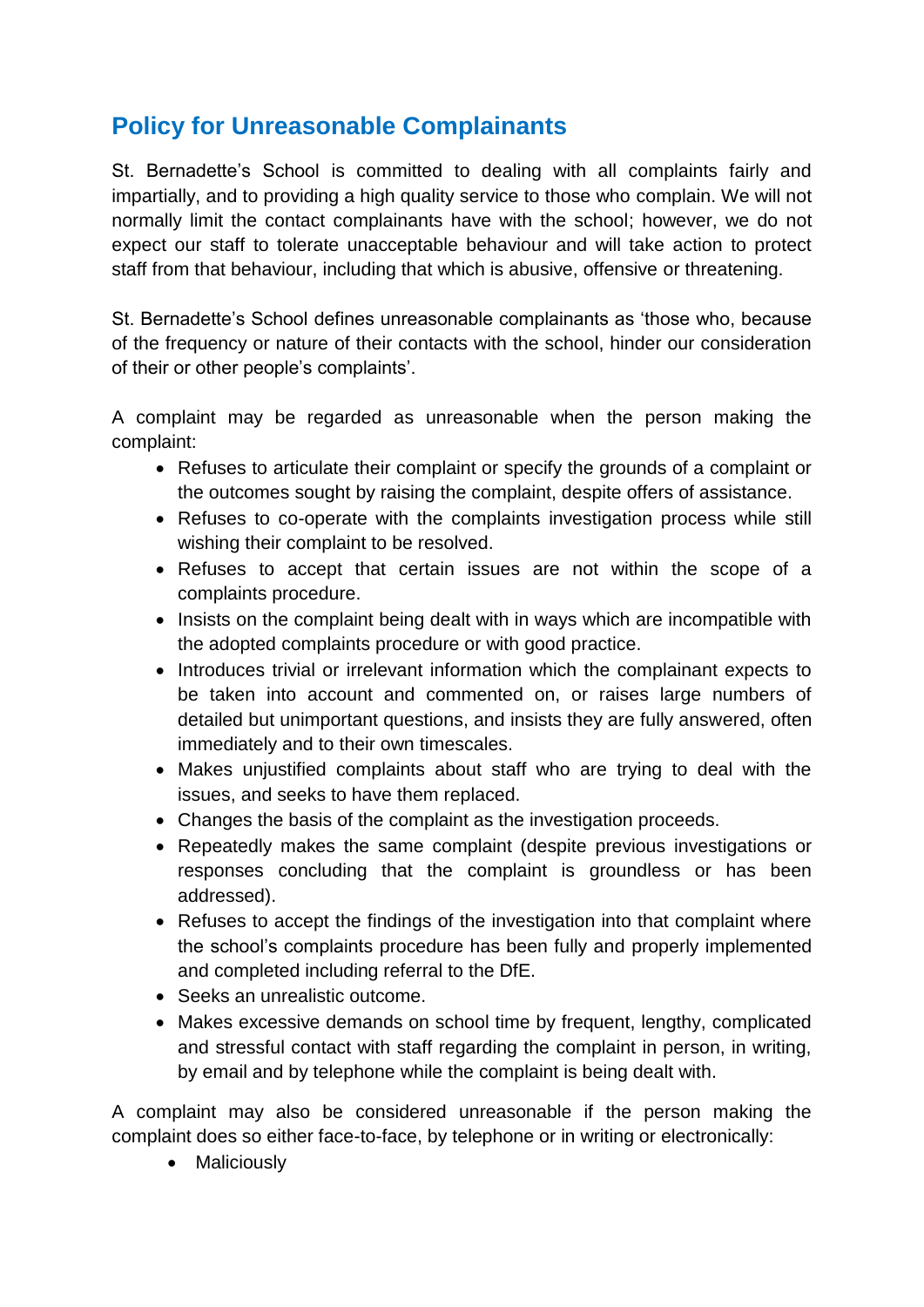- Aggressively
- Using threats, intimidation or violence
- Using abusive, offensive or discriminatory language
- Knowing it to be false
- Using falsified information
- Publishing unacceptable information in a variety of media such as in social media websites and newspapers

Complainants should limit the numbers of communications with a school while a complaint is being progressed. It is not helpful if repeated correspondence is sent (either by letter, phone, email or text) as it could delay the outcome being reached.

Whenever possible, the headteacher or chair of governors will discuss any concerns with the complainant informally before applying an 'unreasonable' marking.

If the behaviour continues, the headteacher will write to the complainant explaining that their behaviour is unreasonable and asking them to change it. For complainants who excessively contact St. Bernadette's School causing a significant level of disruption, we may specify methods of communication and limit the number of contacts in a communication plan. This will usually be reviewed after 6 months.

In response to any serious incident of aggression or violence, the concerns and actions taken will be put in writing immediately and the police informed. This may include banning an individual from St. Bernadette's School premises.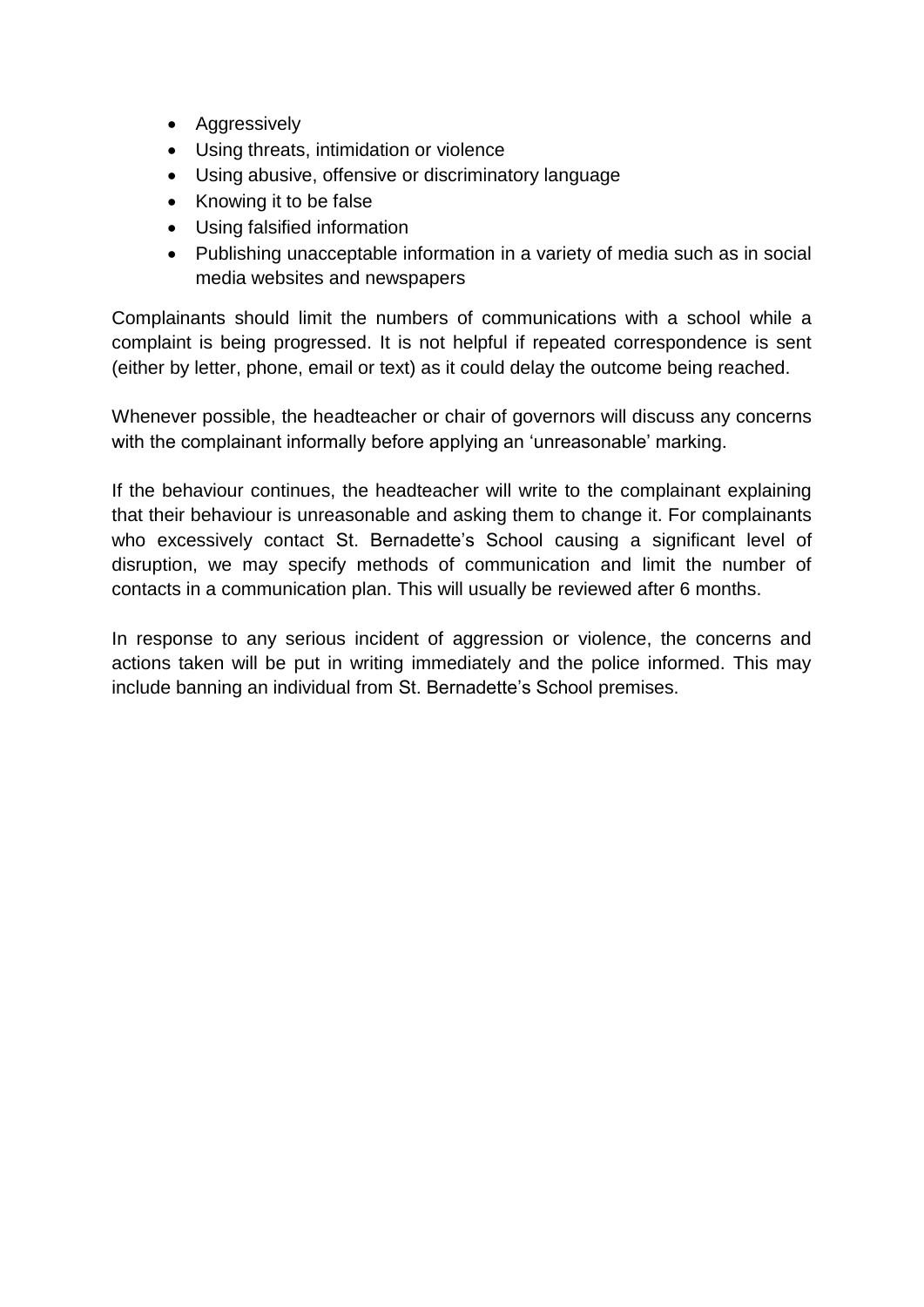# <span id="page-19-0"></span>**Complaints Procedure Form**

If you have tried unsuccessfully to resolve your complaint and wish to take the matter further, please complete this form and send it to the headteacher. (If your complaint is against the headteacher, you will need to send the form to the chair of the governing body.)

| Name:                                                                                         | Address:  |  |  |  |
|-----------------------------------------------------------------------------------------------|-----------|--|--|--|
| Pupil's name:                                                                                 |           |  |  |  |
| Pupil's date of birth:                                                                        |           |  |  |  |
| Daytime telephone number:                                                                     |           |  |  |  |
| Evening telephone number:                                                                     |           |  |  |  |
| Email:                                                                                        | Postcode: |  |  |  |
| What is your complaint concerning, and what action would you like the headteacher<br>to take? |           |  |  |  |
| When did you discuss your concern/complaint with the appropriate member of staff?             |           |  |  |  |
| What was the result of the discussion?                                                        |           |  |  |  |
| Signed:                                                                                       | Date:     |  |  |  |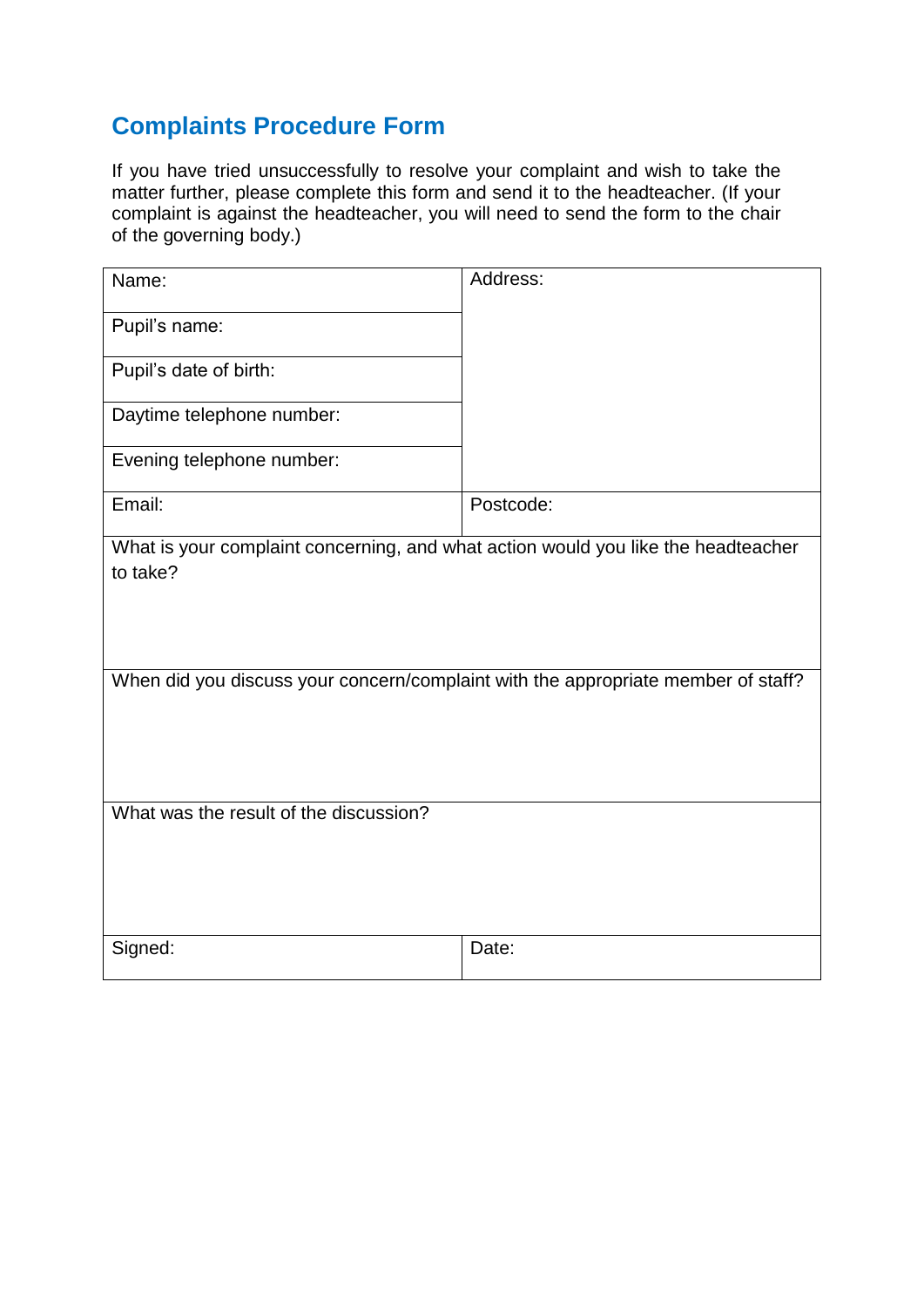# <span id="page-20-0"></span>**Example Letter to Complainant for a Stage Two Complaint**

#### *An example of a letter that the chair of the governing body may send to the complainant, upon receipt of a complaint at stage two.*

Dear **addressee's name**,

Thank you for your letter dated **date** setting out the reasons why you are not satisfied with the headteacher's response to your complaint about **details of the complaint**.

I am writing to let you know that I will be arranging for a complaints appeal panel (CAP) to consider your complaint, in accordance with our school's complaints procedure.

As explained in the procedure, the **chair** of the CAP will advise, in writing, how the CAP intends to consider your complaint.

Yours sincerely,

**Chair of the governing body**